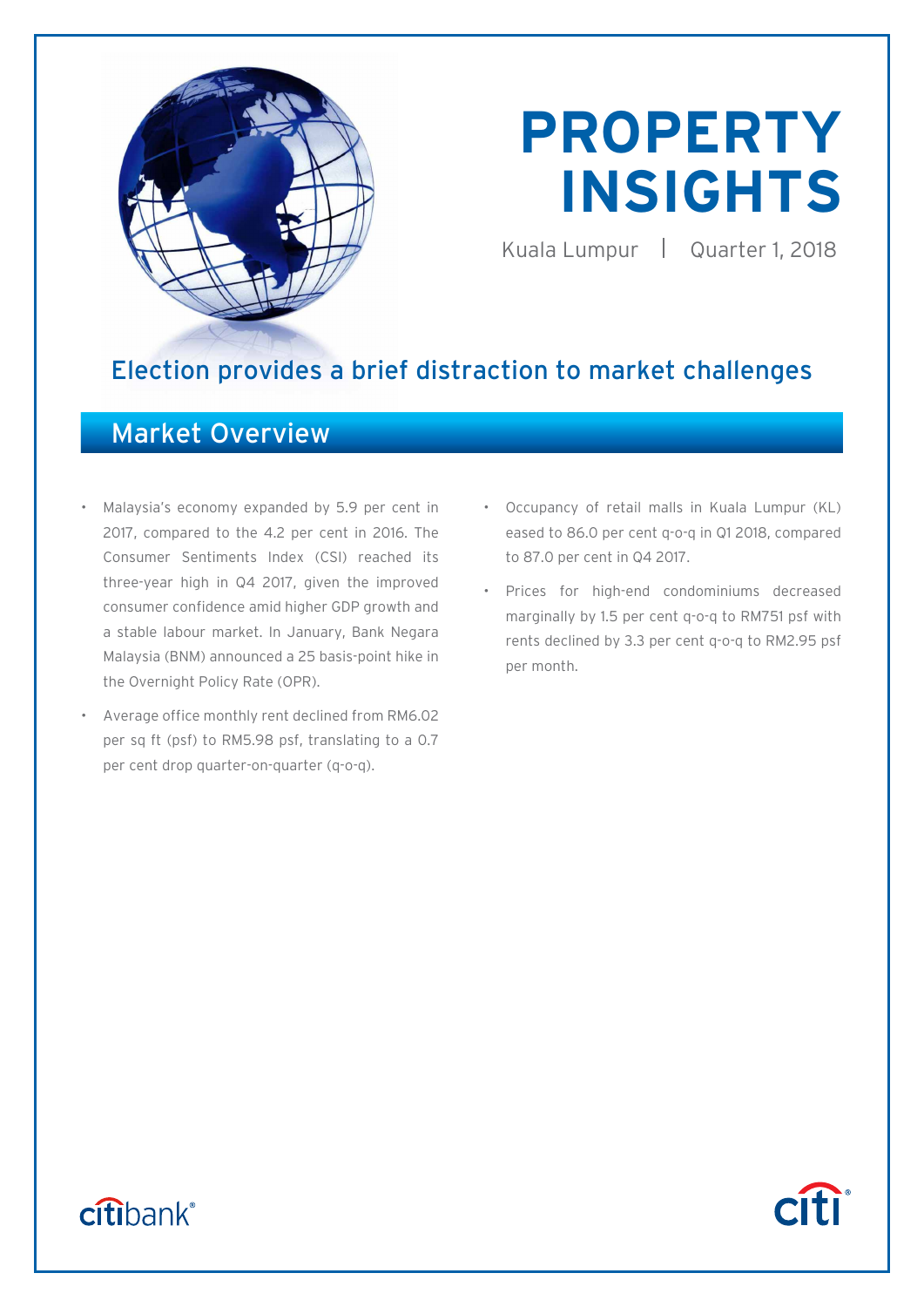# Trends & Updates

# The Economy

# **Key Highlights in Q1**

- Malaysia's GDP rose 5.9 per cent year-on-year (y-o-y) in Q4 2017 (Q3 2017: 6.2 per cent y-o-y).
- Unemployment rate remained unchanged at 3.4 per cent in Q4 2017.
- Consumer Price Index (CPI) grew by 3.5 per cent y-o-y in Q4 2017, marginally lower than the 3.6 per cent growth recorded in the previous quarter.
- CSI increased to 82.6 in Q4 from 77.1 in Q3 2017.
- The Ringgit appreciated by 3.8 per cent, to RM3.91 per US dollar in Q1.

# **Market Commentary**

Malaysia's economy expanded by 5.9 per cent y-o-y in Q4 2017 (Q3 2017: 6.2 per cent), bringing the full year's growth to 5.9 per cent (2016: 4.2 per cent) (Figure 1).

GDP growth was largely anchored by strong domestic demand, which expanded by 6.2 per cent y-o-y in Q4 2017. This can be attributed to the 7.4 per cent expansion in private sector demand, while growth of public expenditure moderated to 3.4 per cent.

The agriculture sector led the supply-side growth in Q4 2017 with a y-o-y expansion rate of 10.7 per cent, driven by higher crude palm oil output. This was followed by services (6.2 per cent), construction (5.8 per cent) and manufacturing (5.4 per cent). Separately, the mining sector contracted by 0.5 per cent y-o-y, due to lower natural gas output.

Unemployment rate remained at 3.4 per cent, as the expansion of the labour force was matched by the net employment gain of 97,000 people. Moving forward, employment growth for Malaysia is likely to remain healthy. The total approved investments of RM197.2 billion in 2017 could potentially create over 139,000 jobs in the long term.

Figure 1

**Malaysia GDP growth and unemployment**



Source: Bank Negara Malaysia, Department of Statistics Malaysia, NTL Research







CSI increased to 82.6 points in Q4 2017, its three-year high since Q1 2015 (Figure 2). This reflects the growing optimism among consumers, amid a stable labour market and steady economic growth.

In January 2018, BNM increased the OPR by 25 basis points to 3.25 per cent, on the back of improved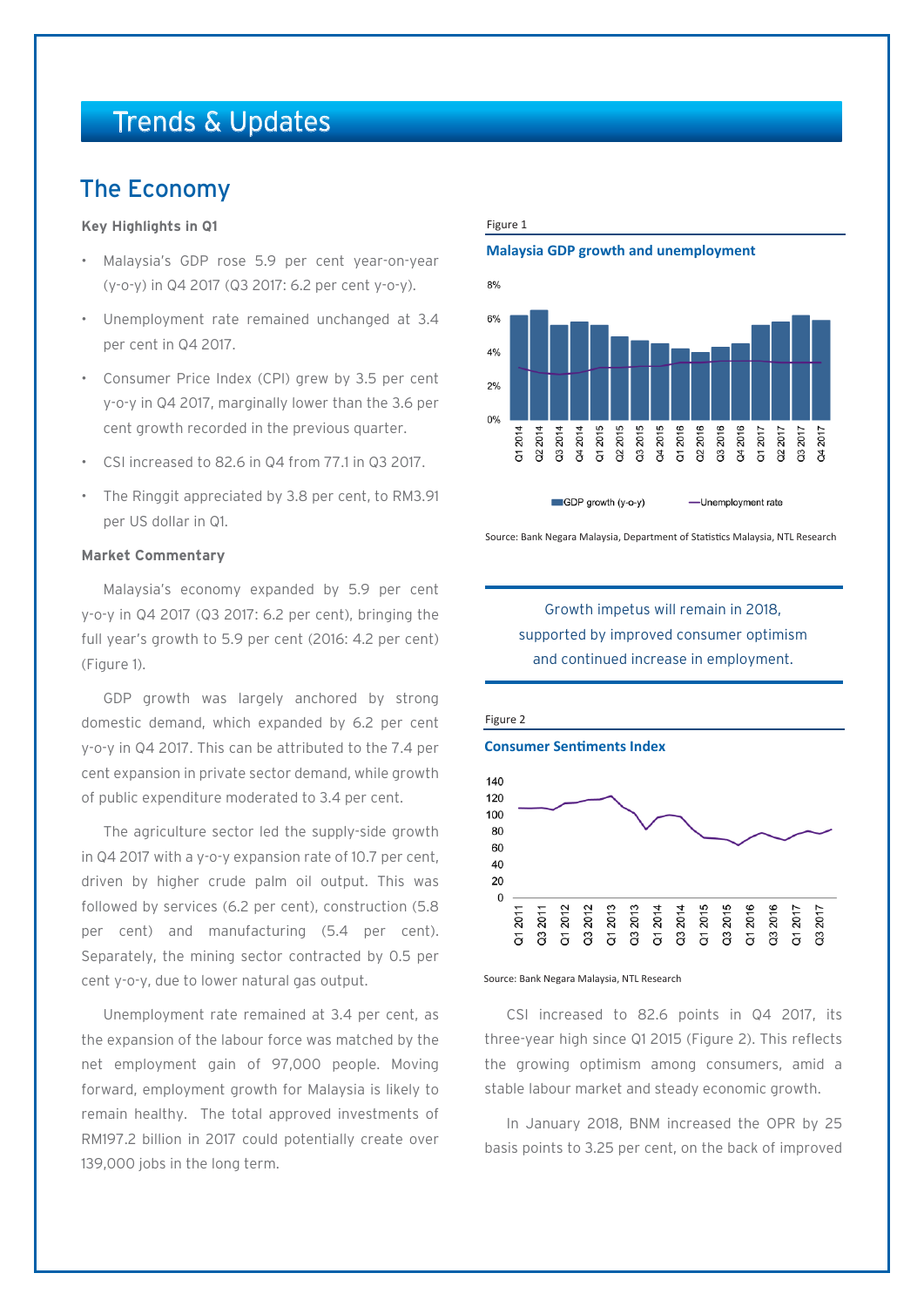economic conditions. This marks the first hike since July 2014.

Between 29 December 2017 and 13 March 2018, the Ringgit appreciated against the US dollar by 3.8 per cent (Figure 3). This can be attributed to the OPR hike in January, the uptrend in crude oil prices, and positive economic indicators for 2017.

# **Outlook**

The outlook of Malaysia's economy will remain positive in the election year of 2018, with GDP growth projected from 5.0 per cent to 5.5 per cent. Headline inflation is expected to average from 2.5 per cent to

# Residential

## **Key Highlights in Q1**

- In Q1 2018, there were no completion of high-end residential projects.
- Total units slated for completion in 2018 remained at 6,176 units. Out of which, about 49.0 per cent will be located outside the city centre (Figure 4).
- There were no new launches for high-end strata residential properties in Q1 2018.
- Average unit price for high-end condominium eased to RM751 psf, down marginally by 1.5 per cent from Q4 2017 (Figure 5).
- Property rent registered a marginal decline of 3.3 per cent q-o-q at RM2.95 psf.

# **Market Commentary**

The residential market remained subdued due to the relatively large inventory of unsold units and slower demand. According to the National Property Information Centre (NAPIC), condominiums that are priced above RM500,000 contributed significantly to the number of unsold units in the market. Separately, the demand for high-end homes was further curbed due to policy changes. Effective from 1 January 2018, stamp duty for homes costing more than RM1m increased from 3.0 to 4.0 per cent to discourage property speculation, with BNM issuing warning of potential financial risks.

#### Figure 3

## **Malaysian Ringgit Exchange Rate**



Source: Malaysian Institute of Economic Research, NTL Research

3.5 per cent, depending on the movement of global oil prices.

!<br>!



## **Future supply of high-end condominiums in Kuala Lumpur**



Source: NTL Research

Figure 5

# **Rental and price indices of high-end condominiums in Kuala Lumpur**



#### Source: NTL Research

With the current freeze on new approvals for luxury residential properties, developers are focusing on launching more affordable units and clearing completed unsold stock. Thus, sales and new launches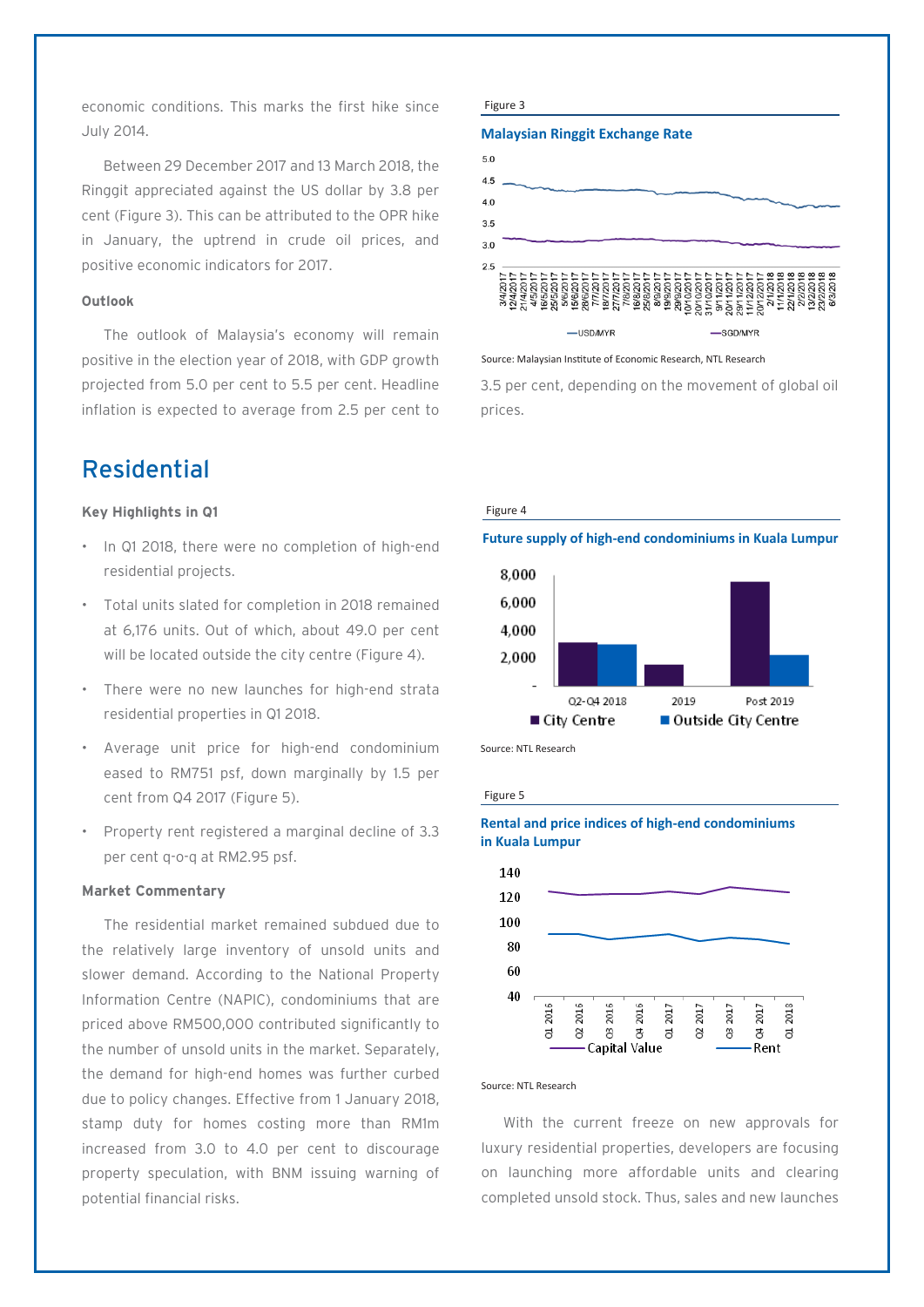of high-end strata residential projects are expected to be subdued in 2018. The last launch of a high-end project that was well-received was Solaris Parq at Mont Kiara, priced around RM1,500 psf in Q4 2017.

Notwithstanding, there has been no new catalyst to drive sales and initiate market recovery. In fact, more units are expected to come on board in the secondary market, and this will exert greater downward pressure on prices.

# **Outlook**

With more than 6,000 units of high-end condominiums slated for completion throughout 2018, this significant incoming supply will bring more

# Retail

# **Key Highlights in Q1**

- Retail sales recorded a modest growth of 3.1 per cent for Q4 2017, slightly lower than the Malaysia Retailers Association's (MRA) forecast of 3.8 per cent.
- Total retail stock in KL remained at 31m sq ft without any new completions in Q1. Whereas stock outside KL rose to 31m sq ft, with the completion of M Square Mall in Puchong.
- Retail mall occupancy in KL dropped marginally to 86.0 per cent from 87.0 per cent.

# **Market Commentary**

In Q4 2017, the CSI rose moderately by 5.5 points, to 82.6 points. Even though it remained below the threshold level of 100 points, the CSI hit a three-year high since early 2015 when it dropped substantially to 72.6 points from 83.0 points in the previous quarter.

In 2017, retail sales of brick-and-mortar malls expanded by only 2.0 per cent (2016: 1.7 per cent), which was lower than Retail Group Malaysia's (RGM) revised figure of 2.2 per cent, despite stronger aggregate private consumption at 7.0 per cent. Meanwhile, total sales value recorded was just shy of RM100bn, at RM99.8bn.

# Developers are phasing out supply so as not to overwhelm the softened market.

challenges and is likely to contribute to a larger inventory of unsold residential homes this year.

The residential market is expected to remain weak with no signs of recovery anytime soon. Due to the rising cost of living, there is a mismatch between asking prices and income of prospective buyers. Coupled with growing uncertainties in the environment, the residential market in 2018 is expected to remain subdued.



# Figure 6

**Retail new supply (NLA) in Kuala Lumpur, sq ft (million)**

Source: NTL Research

Traditionally the best time of the year for retailers, the seasonal festive period was perceivably quieter as consumers tightened their spending. The retail industry experienced more consolidation with the closure of several notable stores. Parkson announced they are closing its stores at Maju Junction and Sungei Wang despite three decades of presence at the latter location. The Malaysia-based department store operator closed both of their city centre stores in February due to shifting market dynamics. This move will affect the short-term viability of Maju Junction as Parkson is a major anchor tenant. An Aeon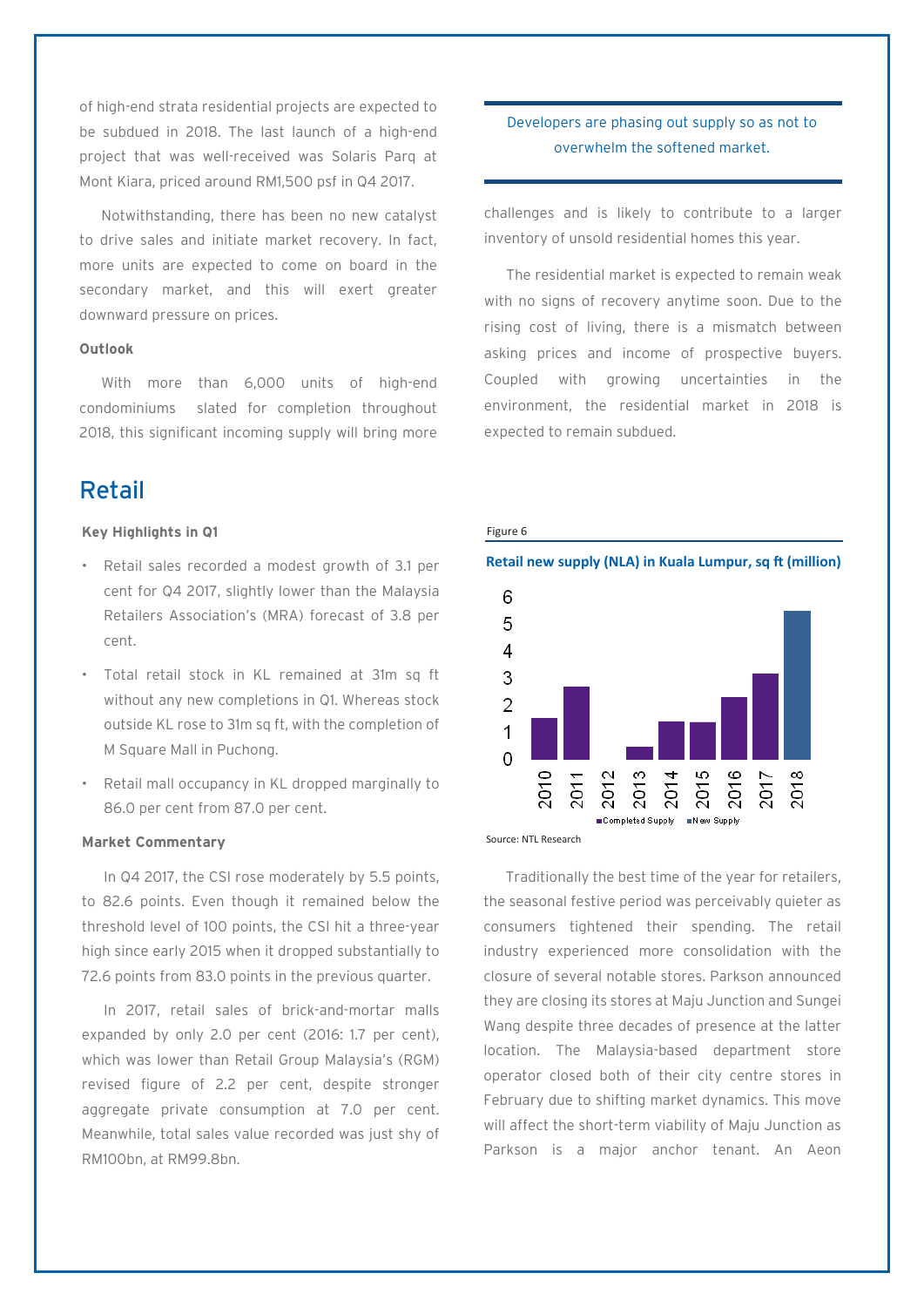department store at Quill Mall is also planning to close soon as retailers grapple with slower sales and rising costs.

In January 2018, Milennia City welcomed the opening of M Square Mall, part of an integrated township by Millennium Land. The shopping mall boasts circa 350,000 sq ft of lettable space, banking on the 1.2m population catchment of suburban Puchong. CapitaMall Malaysia Trust will embark on a RM54.5m refurbishment for Sungai Wang Shopping Centre this year to reclaim some of its former glory, once one of the preeminent malls in the city.

Retail sales of brick-and-mortar malls expanded by 2.0 per cent in 2017, lower than what was forecasted earlier despite stronger aggregated private consumption.

The growing popularity of online shopping continues to be a threat to malls. While the rising cost of living is often blamed for the slow growth of retail

# **Office**

# **Key Highlights in Q1**

- The completion of KL Eco City Tower 2 has contributed 530,000 sq ft to the total stock of 82.2 million sa ft.
- Average occupancy rate further dipped to 80.0 per cent from 80.4 per cent in Q4 as demand lagged new additions.
- The capital value has been revised downwards to RM875 psf from RM933 psf.
- The average rental rate dropped slightly from RM6.02 psf to RM5.98 psf (Figure 7).

# **Market Commentary**

The office market remained subdued as average occupancy rate dropped to 80.0 per cent in Q1 2018 from 80.4 per cent in Q4 2017. This was due to the continued low absorption and large amount of supply (Figure 8). In Q1 2018, there was only one completion – KL Eco City Tower 2, adding 530,000 sq ft to the current stock of 82.2 million sq ft.

#### Table 1

## **Selected upcoming retail malls in Klang Valley**

| Name of development           | Est area<br>(NLA, sq ft) | Location | Est year of<br>completion |
|-------------------------------|--------------------------|----------|---------------------------|
| <b>Empire City Damansara</b>  | 2,500,000                | Selangor | 2018                      |
| <b>Tropicana Gardens Mall</b> | 1,000,000                | Selangor | 2018                      |
| Central Plaza @ i-City        | 1,000,000                | Selangor | 2018                      |

#### Source: NTL Research

sales, there are fewer people congregating at the malls due to the convenience of online shopping. As more Malaysians get used to shopping online, the ecommerce retail industry recorded a growth of over 20.0 per cent in 2017.

# **Outlook**

Moving forward, retail sales for the first quarter is expected to expand by 5.4 per cent, after accounting for the festive Lunar New Year season. Whereas for 2018, retail sales are forecasted to grow at 4.7 per cent.



It is likely to remain a tenant's market in the office sector, given the upcoming supply. Demand from the co-working space operators may help offset the supply in the market.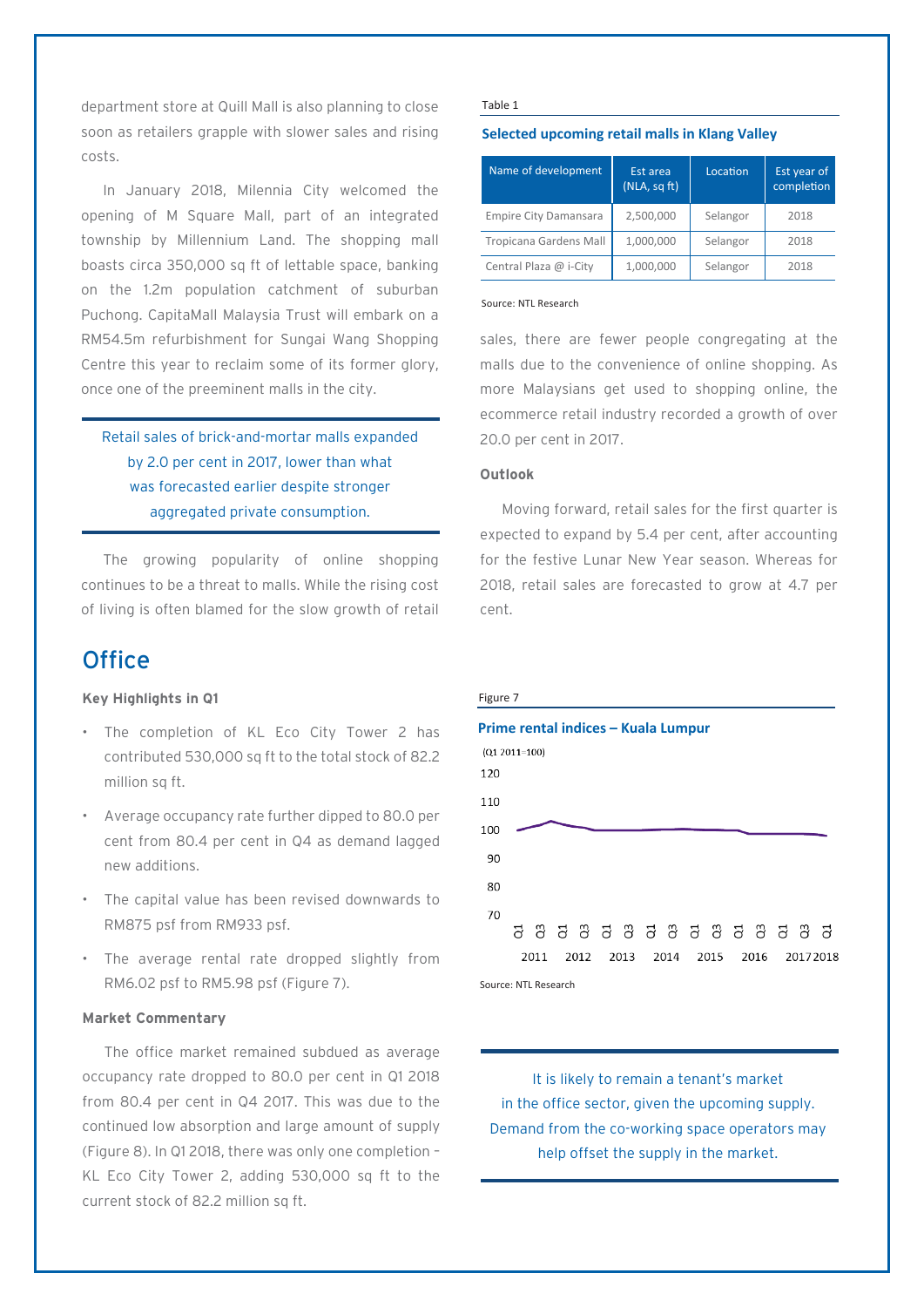In Q1 2017, the average monthly rent for prime office eased from RM6.02 psf to RM5.98 psf in Q4 2017 while the average monthly rent for non-prime office declined to RM4.20 psf from RM4.25 psf. Capital value has been revised from RM933 psf to RM875 psf. The yield remained unchanged at 6.25 per cent.

Serviced office/co-working operators will form part of the demand as they seek to open more offices in KL. Singapore-based Centennial Business Suites will open its second serviced office (13,900 sq ft) in KL Sentral at the end of March, after their first office opened in Etiqa Twins tower. Colony is opening its second co-working space (20,000 sq ft) at KL Eco City in June, which opened its first office in Jalan Kia Peng.

With incoming office supply of more than 10m sq ft in the next few years, older buildings will face challenges in attracting new tenants and retaining their existing ones. Refurbishment, creative re-use and the redevelopment of buildings will be a recurring theme for landlords to stay competitive.

## **Outlook**

The office market is expected to remain challenging on the back of lackluster demand from of oil and gas sector, despite recovery of oil price around US\$70 per barrel.

The increasing high supply pipeline is expected to exert pressure on occupancy and rental rates (Figure 9).

# Figure 8







Source: NTL Research